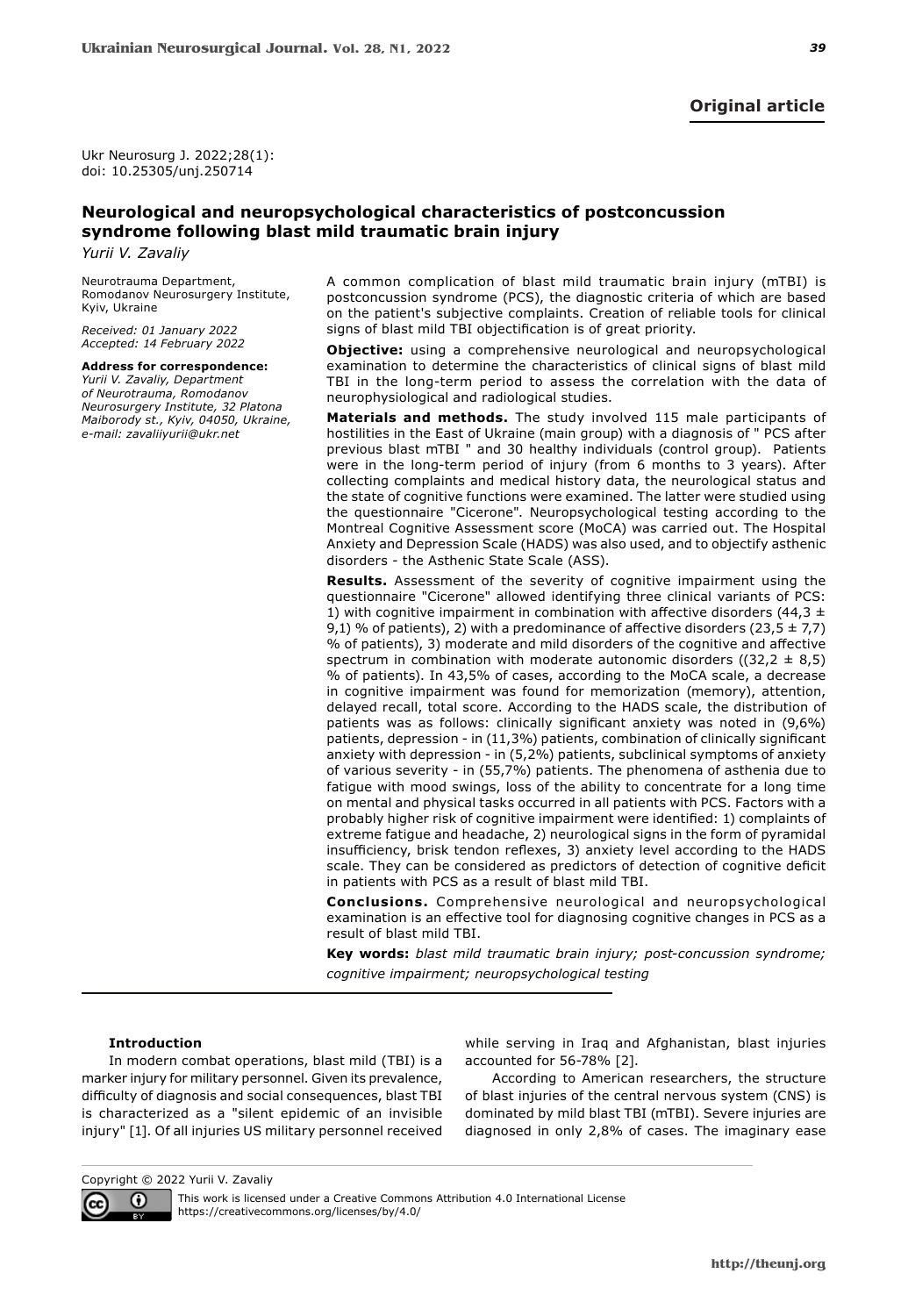of most cases of blast mTBI causes its incomplete and untimely diagnosis due to the vagueness of diagnostic criteria and imperfect tools for objectifying and visualizing the injury [3].

The symptoms of blast mTBI are extremely variable and are characterized by a tendency to long-term persistence of neurological and cognitive deficits. This became the basis for the allocation of a separate nosological unit - postconcussion syndrome (PCS). According to the diagnostic criteria, PCS occurs after a head injury leading to loss of consciousness and is characterized by at least three of the following: 1) complaints of discomfort and pain, such as headache, dizziness, general malaise, and excessive fatigue or noise intolerance; 2) emotional changes - irritability, emotional lability or a certain level of depression and / or anxiety, 3) subjective complaints of difficulty concentrating and performing mental tasks, as well as memory problems without clear objective evidence, 4) insomnia, 5) decreased alcohol tolerance, 6) concern about these symptoms and fear of permanent brain damage up to hypochondria and acceptance of the role of the patient [4].

The creation of reliable tools for objectifying the clinical signs of blast mTBI remains relevant. This publication is the part of the research work of the Romodanov Neurosurgery Institute "To determine neurophysiological criteria for predicting the development of cognitive impairment in patients with mild TBI in the long- term period of mine-blast trauma".

**Objective:** using a comprehensive neurological and neuropsychological examination to determine the characteristics of clinical signs of blast mild TBI in the long-term period to assess the correlation with the data of neurophysiological and radiological studies.

# **Material and methods**

#### *Study participants*

The study involved 115 male participants of hostilities in the East of Ukraine (main group) and 30 healthy individuals (control group). All participants of the main group were diagnosed with PCS after previous blast mTBI by the special military medical commission of the Ukrainian Military Medical Academy based on the history and clinical data and accompanying medical documentation. Patients were in long term period of injury (from 6 months to 3 years).

Informed and voluntary written consent to participate in the research was obtained from all patients. The study was approved by the Committee on Ethics and Bioethics of the Institute of Neurosurgery named after acad. A. P. Romodanov, Ukraine (Minutes №1 dated 16.01. 2018).

### *Inclusion criteria:*

1) participants of hostilities who suffered a mild TBI as a result of mine explosion;

2) age 18-45 years;

3) no history of previous TBI, cerebrovascular disorders, surgery on the central nervous system.

All subjects of the main and control groups gave written consent to conduct the study and further processing of the information obtained.

*Exclusion criteria:*

- 1) previous TBI;
- 2) any cerebrovascular accident;
- 3) alcohol abuse;
- 4) addictive substance abuse;
- 5) psychiatric observation.
- *Characteristics of the group*

Of the 115 surveyed, 103 (89,6  $\pm$  5,6%) had higher education, 11 (9,6  $\pm$  5,4%) had incomplete higher education, and 1 (0,9  $\pm$  1,7%) – had secondary education.

#### *Study design*

After collecting complaints and medical history data, the neurological status and the state of cognitive functions were studied using the questionnaire "Cicerone". Neuropsychological testing according to the Montreal Cognitive Assessment score (MoCA) was carried out. The Hospital Anxiety and Depression Scale (HADS) was also used and the Asthenic State Scale (ASS) - to objectify asthenic disorders.

K.D. Cicerone and K. Kalmar (1995) [5] identified 4 clusters of symptoms and signs in the structure of PCS: affective, cognitive, somatic and sensory. In contrast to these authors, based on the prevalence of clear and significant cognitive impairment and the severity of clinical manifestations of blast mild TBI, three main variants for PCS in combat CNS injuries have been identified. The frequency of detection of complaints, symptoms and signs of disorders in the studied patients is given in *Table 1* with the division into conditional degrees of severity. Assessment of symptoms (signs) according to items of questionnaire "Cicerone" was used to calculate scores in clusters: S - somatic disorders, C - cognitive disorders, A - affective disorders. Symptom (sign) was ranged from 0 to 3 points: 0 - rarely observed, does not affect working capacity, 1 - noted frequently, sometimes impairs working capacity, 2 - noted frequently, may impair working capacity, 4 - noted constantly, unable to work. In each cluster, according to the assessment of the questionnaire items and depending on the total score, the following gradations of impairments were established: 1-5 points – mild impairments, which do not affect working capacity, 6-10 points - moderate impairments, sometimes impair the ability to work, 11-15 points – significant impairments of working capacity, 16-20 points - significant impairments, the patient can not work and needs help.

The total number of points according to questionnaire "Cicerone" was assessed as follows: <23 points - does not affect working capacity, 23-44 points - disorders sometimes impair the ability to work, ≥45 points impairments of working capacity,> 66 points - the patient can not work.

The MoCA scale is considered a quick tool for determining cognitive deficits [6]. It allows you to assess cognitive functions such as attention, concentration, performance, memory, speech, visual skills, abstract thinking, calculation and orientation. The test run time is about 10 minutes. The maximum possible score is 30 points. A score of ≥26 points is considered normal. One point is added if the duration of education is <12 years,

*This article contains some figures that are displayed in color online but in black and white in the print edition*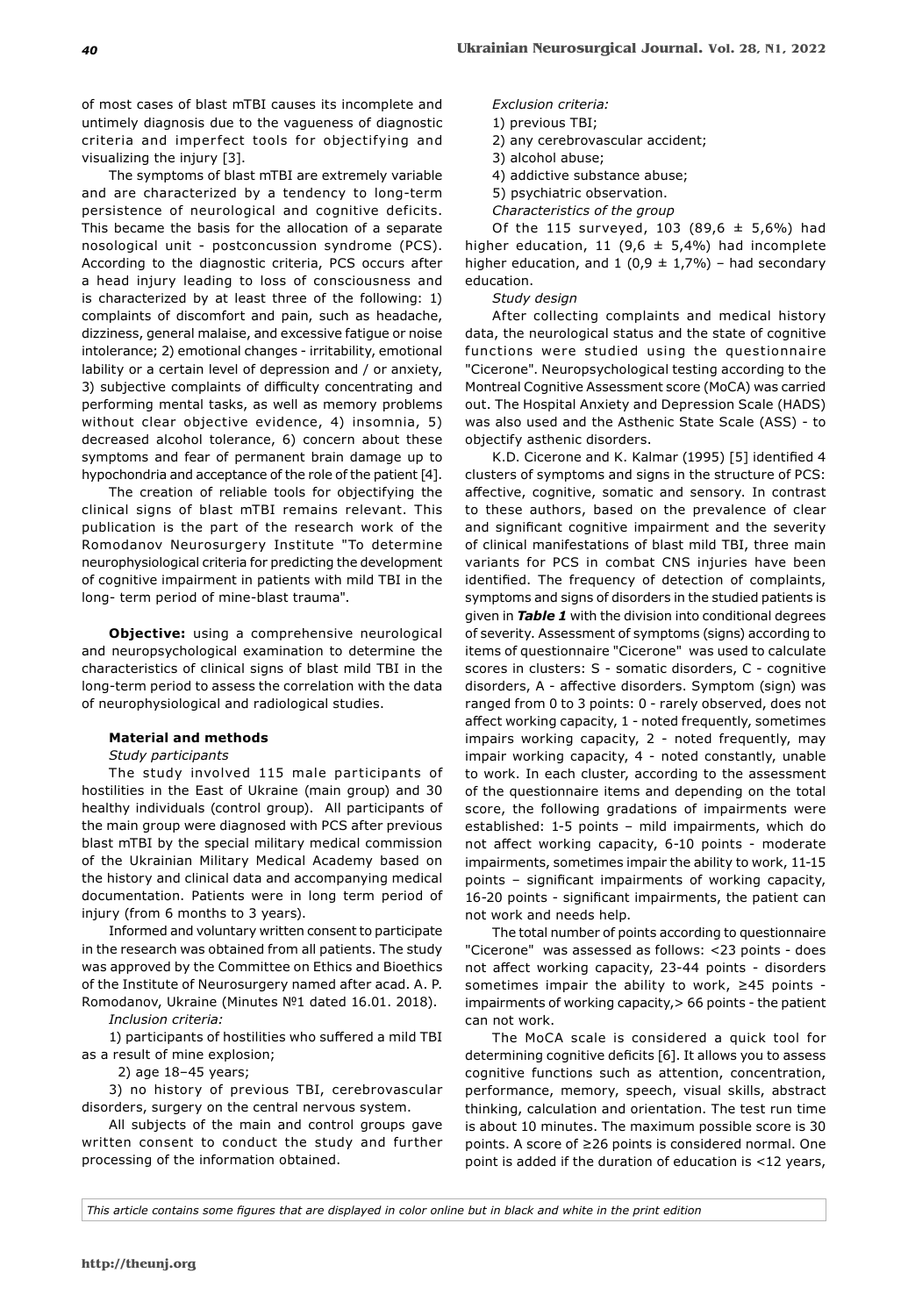| <b>Nº *</b>             | Symptom, sign                                               |
|-------------------------|-------------------------------------------------------------|
| 1 <sup>C</sup>          | <b>Dizziness</b>                                            |
| 2C                      | Loss of balance                                             |
| 3 <sup>C</sup>          | impaired motor coordination, clumsiness                     |
| $\overline{\mathbf{4}}$ | Headaches                                                   |
| 5 C                     | Nausea                                                      |
| 6 C                     | Trouble seeing, blurred vision                              |
| 7                       | High sensitivity to light                                   |
| 8                       | Hearing difficulty                                          |
| 9                       | High sensitivity to noise                                   |
| 10                      | Numbness or tingling in the body                            |
| 11                      | Changes in taste or smell                                   |
| 12                      | Loss of appetite or its increase                            |
| 13K                     | Poor concentration                                          |
| 14 K                    | Forgetfulness, inability to remember certain things         |
| 15 K                    | Difficulty making decisions                                 |
| 16 K                    | Slowing down thoughts, inability to push the matter through |
| 17K                     | Exhaustion, decreased energy, rapid fatigability            |
| 18 A                    | Feeling of anxiety, nervous and psychic tension             |
| 19 A                    | Difficulty falling asleep, trouble sleeping                 |
| 20 A                    | Feeling depressed or distress                               |
| 21 A                    | High irritability                                           |
| 22 A                    | Feeling frustrated with little things                       |

**Table 1.** Symptoms and signs of cognitive impairment in studied patients with postconcussion syndrome

\* –Item according to the questionnaire "Cicerone", used to calculate scores by clusters: S - somatic disorders; C - cognitive disorders; A - affective disorders.

and two points if its duration is <10 years. The subject is offered tests for: 1) alternative relationship (drawing a line from a number to a letter in ascending order), 2) visual-constructive skills (copying a cube drawing), 3) visual-constructive skills (drawing a clock), 4 ) names (the correctness of the names of drawn animals is assesed), 5) memory (memorizing a list of five words), 6) attention (repetition of words in the forward and reverse order), 7) vigilance (reaction by hitting the letter A with the palm of the hand on the table when reading a list of letters), 8) sequential counting (subtraction 7 from 100, then 7 from the answer until the examiner stops), 9) repetition of the phrase, 10) verbal speed (naming the maximum number of words starting with a certain letter of the alphabet, within a minute), 11) abstraction (explanation what is common between words), 12) memory (repetition of previously mentioned words), 13) orientation (to name the year, month, exact date and day of the week, location, city name).

The HADS scale is intended for screening detection of anxiety and depression in somatic hospital patients [7]. It was developed by A.S. Zigmond and R.P. Snaith in 1983. When forming the HADS scale, the authors excluded the symptoms of anxiety and depression, which can be interpreted as a manifestation of somatic disease

(e.g., dizziness, headaches, etc.). Depression subscale items are selected from the list of the most common complaints and symptoms and reflect predominantly the anhedonic component of depressive disorder. Anxiety subscale items are selected based on the corresponding section of the standardized clinical interview. The subject is offered questions and answer options that are rated from 0 to 3: 1) I feel tension, I feel uncomfortable, 2) what used to bring me great pleasure, and now makes me feel the same, 3) I feel fear, it seems as if something terrible is about to happen, 4) I am able to laugh and see something funny in a certain event, 5) restless thoughts are my head, 6) I feel cheerful, 7) I can easily sit down and relax, 8) it seems to me that I started to do everything very slowly, 9) I feel internal tension or trembling, 10) I do not take care of my appearance, 11) I feel restless, as if I constantly need to move, 12) I believe that my activities (classes, hobbies) can give me a sense of satisfaction, 13) I have a sudden feeling of panic, 14) I can enjoy a good book, radio or television program.

The time to fill the scale is 20-30 minutes. If the patient missed individual items, interrupted the filling of the scale for a long time (several hours) or did not meet the allotted time,then it is recommended to retest.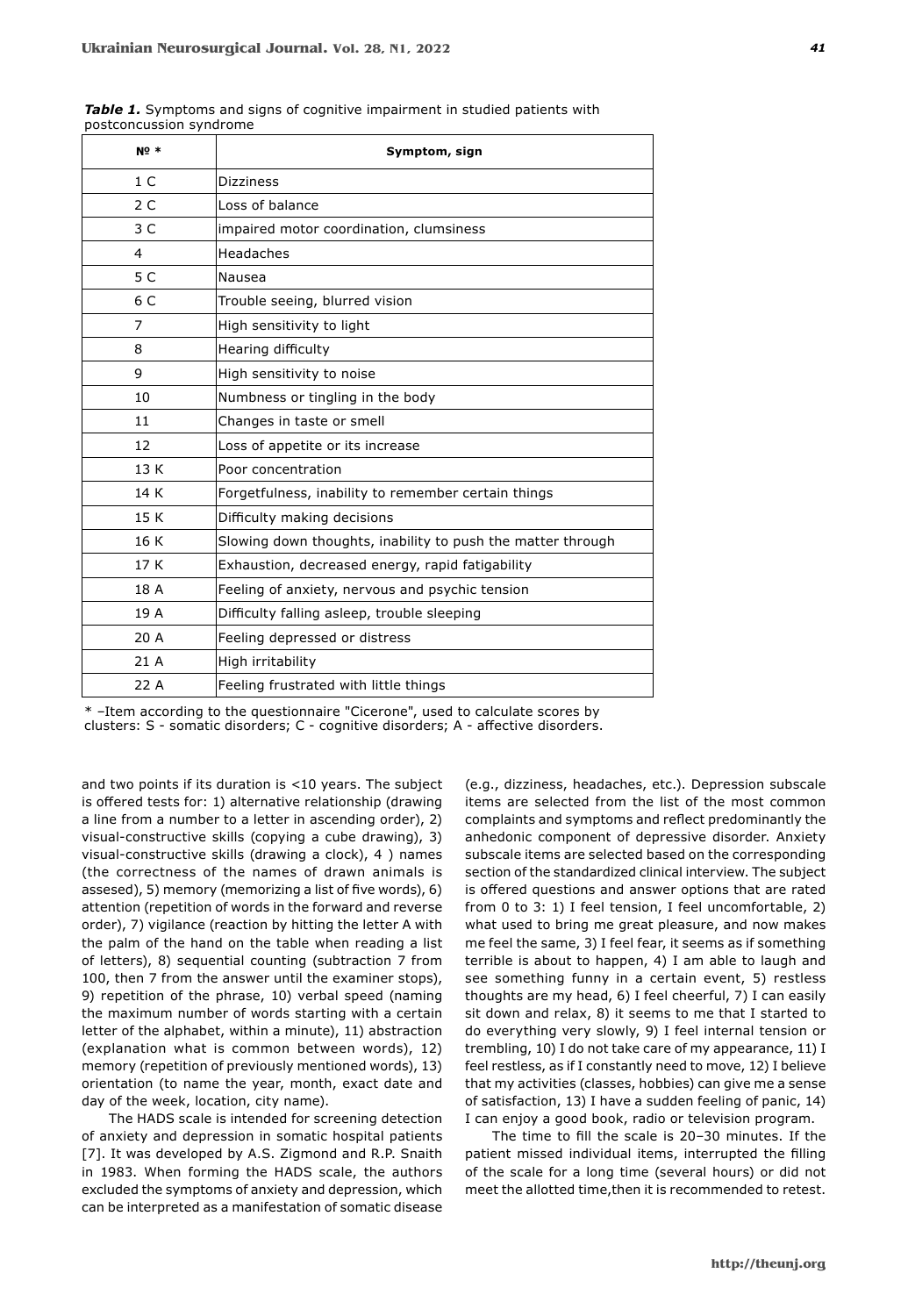*Processing of results*. The scale contains 14 statements, which are divided into two scales: "anxiety" (odd points - 1, 3, 5, 7, 9, 11, 13) and "depression" (even points - 2, 4, 6, 8, 10, 12, 14). Each statement is corresponded to four answer options reflecting the gradation of the severity of the symptom and are coded by the increase in the severity of the symptom from 0 (absence) to 3 (maximum severity). Processing of results consists in calculating the total indicator for each scale. Interpretation of results: 0–7 - norm (no significant symptoms of anxiety and depression), 8–10 - subclinically significant anxiety / depression, ≥11 clinically significant anxiety / depression.

The Asthenic State Scale (ASS) (author L.D. Malkova, adaptation by T.G. Chertova) [8,9] was created on the basis of the results of clinical and psychological observations and a well-known MMPI questionnaire (Minnesota Multiphasic Personality Inventory) and is designed for diagnosing asthenic conditions (the disease state manifested by increased fatigue and exhaustion with extreme mood instability, weakening of selfcontrol, impatience, restlessness, sleep disturbance, loss of the ability to prolonged mental and physical stress, intolerance of loud sounds, bright light, pungent odors). The scale contains 30 statements reflecting the characteristics of the asthenic condition: 1) I work with great stress, 2) I find it hard to focus on anything, 3) my sex life does not satisfy me, 4) waiting makes me nervous, 5) I feel muscular weakness, 6) I do not feel like going to the cinema or theater, 7) I am forgetful, 8) I feel tired, 9) my eyes get tired when reading for a long time, 10) my hands are shaking, 11) I have a poor appetite, 12) it's hard for me to be at a party or in a noisy company, 13) I don't understand what I read, 14) my hands and feet are cold, 15) I get hurt easily, 16) I have a headache, 17) I wake up in the morning tired and restless, 18) Sometimes I get dizzy, 19) I have muscle twitching, 20) I have tinnitus, 21) I have sexual problems, 22) I have sensation of heaviness in my head, 23) I feel general weakness, 24 ) I feel pain in darkness, 25) life for me is associated with stress, 26) my head seems to be tied by a hoop, 27) I easily wake up from the noise, 28) I get tired of people, 29) when I worry, I sweat, 30) restless thoughts do not let me fall asleep.

The subject evaluates each sentence-suggestion in points: "No, it's wrong" - 1 point, "Probably so" - 2 points, "True" - 3 points, "Absolutely true" - 4 points.

Asthenic manifestations on the ASS scale were assessed as follows: from 30 to 50 points - no asthenia, from 51 to 75 points - mild asthenia, from 76 to 100 points - moderate asthenia, from 101 to 120 points severe asthenia.

#### *Statistical analysis*

Statistical data processing was performed using StatPlus software (version 7.0 Microsoft). The normality of data distribution in experimental groups was determined by the Kolmogorov-Smirnov test. Data are given as the arithmetic mean and the standard error of the arithmetic mean ( $M \pm m$ ). The results of neuropsychological testing of patients on scales were compared using the Mann-Whitney U-test. The results were considered statistically significant with a probability of null hypothesis p <0.05.

#### **Results and discussion**

Data on the frequency of patients complaints are shown in **Fig. 1.** Complaints of increased fatigue, irritability, a significant loss in working capacity, family problems, misunderstandings with relatives (i.e. asthenic complaints), headaches of a different nature (localization, severity, persuasiveness of description), hearing loss, periodic dizziness (with very different descriptions) ), fluctuations in blood pressure, heart rate, excessive sweating, gastrointestinal disorders, sleep disorders, etc.

The examination results of neurological status are presented in **Table 2.** According to the frequency detection, bilateral and unilateral brisk tendon reflexes, ataxia in the Romberg test, hyperhidrosis of the palms and feet prevailed. In 32 (27.8%) cases no pathological signs were found in the neurological status.

According to the results of the analysis of medical history data, complaints, neurological status, clinical syndromes were diagnosed: asthenic - in 68 (59,1%) patients, cognitive impairment - in 27 (23,5%) patients, autonomic dysregulation - in 40 (34,8%) patients, cerebrospinal fluid disorders - in 23 (20,0%) patients. No cerebral focal or epileptic syndrome was detected. Most of the examined subjects had signs of several syndromes of varying severity. The syndrome was considered to be the leading one, the clinical manifestations of which were the most significant at the time of the study.

During the neurological examination, the so-called symptoms associated with sensitivity ("sensory") were





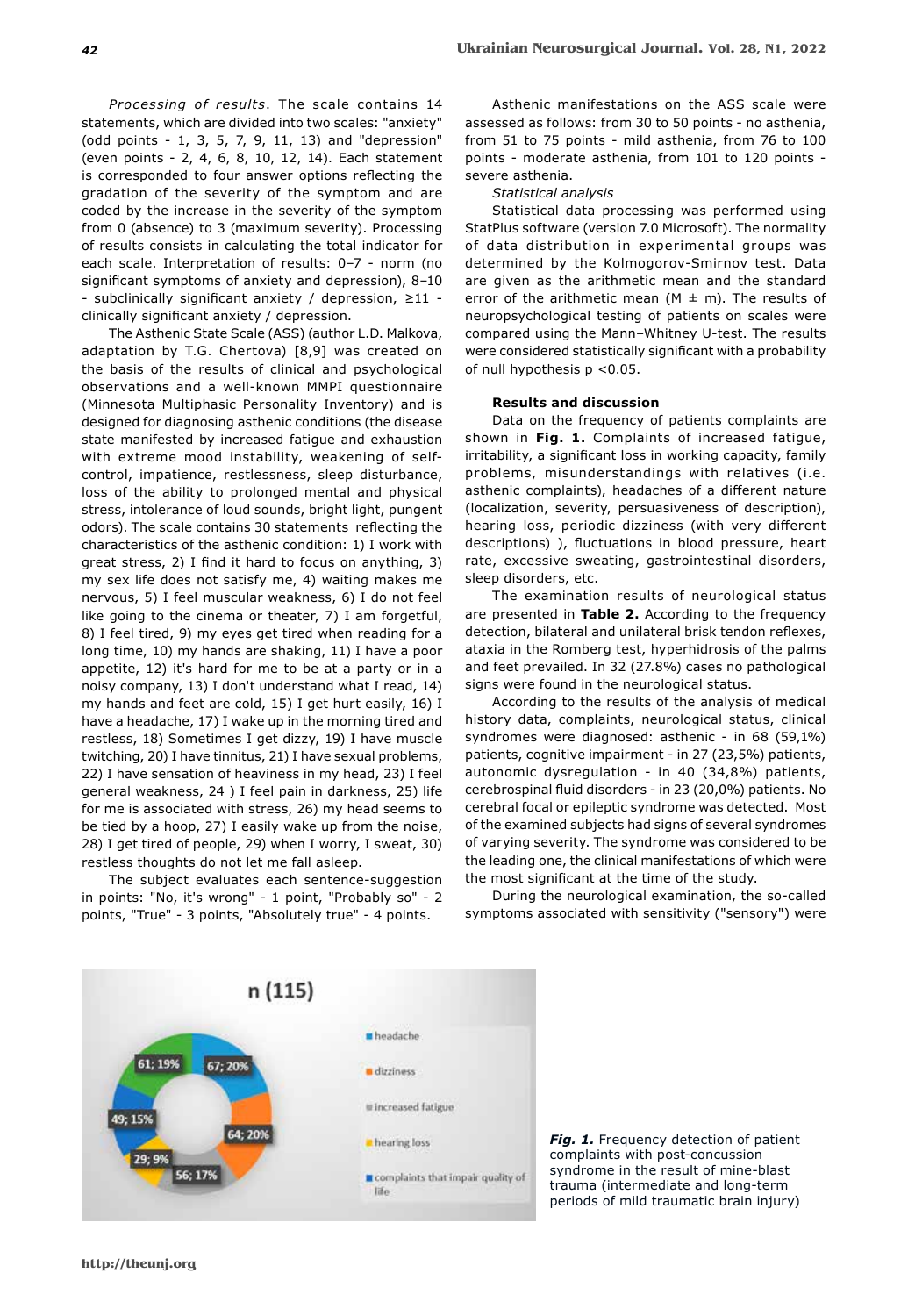detected: blurred vision, changes or decreases in taste and / or smell, discomfort when moving, tinnitus, etc. Findings on the detection of patients' complaints, symptoms and signs of disorders (according to the questionnaire "Cicerone" [5]) are given in *Table 3* with a division into conditional degrees of severity.

Cluster analysis, a multidimensional statistical procedure that allows objects to be combined into relatively homogeneous groups - clusters, that is, groups of elements characterized by a common property - is used to process the data obtained using the questionnaire "Cicerone". The main purpose of cluster analysis is to find groups of similar objects in a sample [10].

According to the questionnaire "Cicerone" criteria, the most severe symptoms were: headache, forgetfulness, poor concentration, rapid fatigue, impaired productivity, sleep problems, high irritability, feeling of opression or depression. Patients' complaints were dominated by cognitive impairment (attention, memory, difficulties with multi-step processes and decision-making), as well as autonomic complaints. Under the term "headache" patients often understood signs of a condition unfamiliar to them in the past, namely: "unclear head", dizziness, uncertainty while walking, etc. Quite often there were no clear explanations from patients about the complaint of "dizziness". Changes in the neurological status of patients and in the parietal system were determined, taking into account that "in case of a blast injury, the vestibular system suffers the most - the parietal cortex, this organ specifically perceives the action of the blast wave; its disease lasts for years "[11]. A detailed analysis of patient complaints revealed the following symptoms: dizziness, a kind of dizziness, imbalance, orthostatics. The severity of these symptoms in none of our patients exceeded the rating of "mild" or "moderately severe", which does not lead to disability.

As indicated in our previous publication [12], a differentiated assessment of the presence and severity of cognitive impairment by clusters of symptoms made it possible to identify three clinical variants of PCS. In 51 (44,3  $\pm$  9.1)% of the sample) patients the first variant of PCS was identified with a predominance of cognitive impairment, which was characterized by significant (16-20 points) in (7,0  $\pm$  4.6)% patients and severe (11 -15 points) - in  $(37,4 \pm 8.8)\%$  patients cognitive impairment in combination with significant and severe affective disorders. The second variant of PCS with a predominance of severe and significant affective disorders and moderate cognitive impairment was registered in 27 (23,5  $\pm$  7,7%) patients. The third variant, which is characterized by moderate and mild cognitive and affective spectrum disorders in combination with predominantly moderate autonomic disorders (PCS variant with a predominance of psychosomatic disorders), was observed in 37 ((32,2  $\pm$  8,5)%) patients. Only in 4 (3,5  $\pm$  3,3%) patients somatic disorders ranked the first place among the causes that impair working capacity.

Neuropsychological testing of patients using special scales has significantly increased the accuracy of assessing cognitive and affective disorders. The results of neuropsychological testing of patients were compared with the indices of the control group according to the scales MoCA, HADS and ASS. All test parameters in patients with PCS as a result of blast mTBI differed statistically significantly from the results of the control group (*Table 4*).

According to the results of testing on the MoCA scale, the greatest decrease in cognitive impairment was found for memorization (memory), attention, delayed recall, total score. The frequency of non-dementia cognitive impairment was 43,5% (50 cases). The significance of the severity of cognitive impairment met the criteria of the International Classification (DSM-IV) - mild and moderate [4].

According to the HADS scale, the distribution of patients was as follows: clinically significant anxiety (> 11 points) - in 11 (9,6%) patients, depression - in 13 (11,3%) patients, a combination of clinically significant anxiety with depression - in 6 (5, 2%) patients, subclinical symptoms of anxiety of varying severity - in 64 (55,7%) patients. Normal values, that is, no signs of anxiety (<8 points on the HADS scale) were registered in 9 (7,8%) patients, no signs of depression (<8 points) - in 10 (8,7%) patients. Thus, according to the HADS scale, signs of anxiety were identified in 71 (61,7%) patients.

The phenomena of asthenia due to fatigue with mood swings, loss of the ability to concentrate for a long time on mental and physical tasks occurred in all patients with PCS.

| <b>Neurological signs</b>                                                                   | Abs. | $\frac{0}{0}$ |
|---------------------------------------------------------------------------------------------|------|---------------|
| Facial asymmetry, cranial nerve dysfunction                                                 | 3    | 2,6           |
| Pyramidal insufficiency, unilateral, with brisk tendon reflexes                             | 25   | 21,74         |
| Uniform brisk tendon reflexes, bilateral                                                    | 59   | 51,3          |
| Ataxia in the Romberg test                                                                  | 49   | 42,6          |
| Coordination disorders                                                                      | 13   | 11,3          |
| Limb tremor                                                                                 | 12   | 10,43         |
| Hyperhidrosis of the hands and feet                                                         | 35   | 30,43         |
| Autonomic disfunction in the form of discoloration, moisture and<br>temperature of the skin | 26   | 22,6          |
| Nothing abnormal detected                                                                   | 41   | 35,65         |

**Table 2.** Clinical and neurological characteristics of patients (n = 115)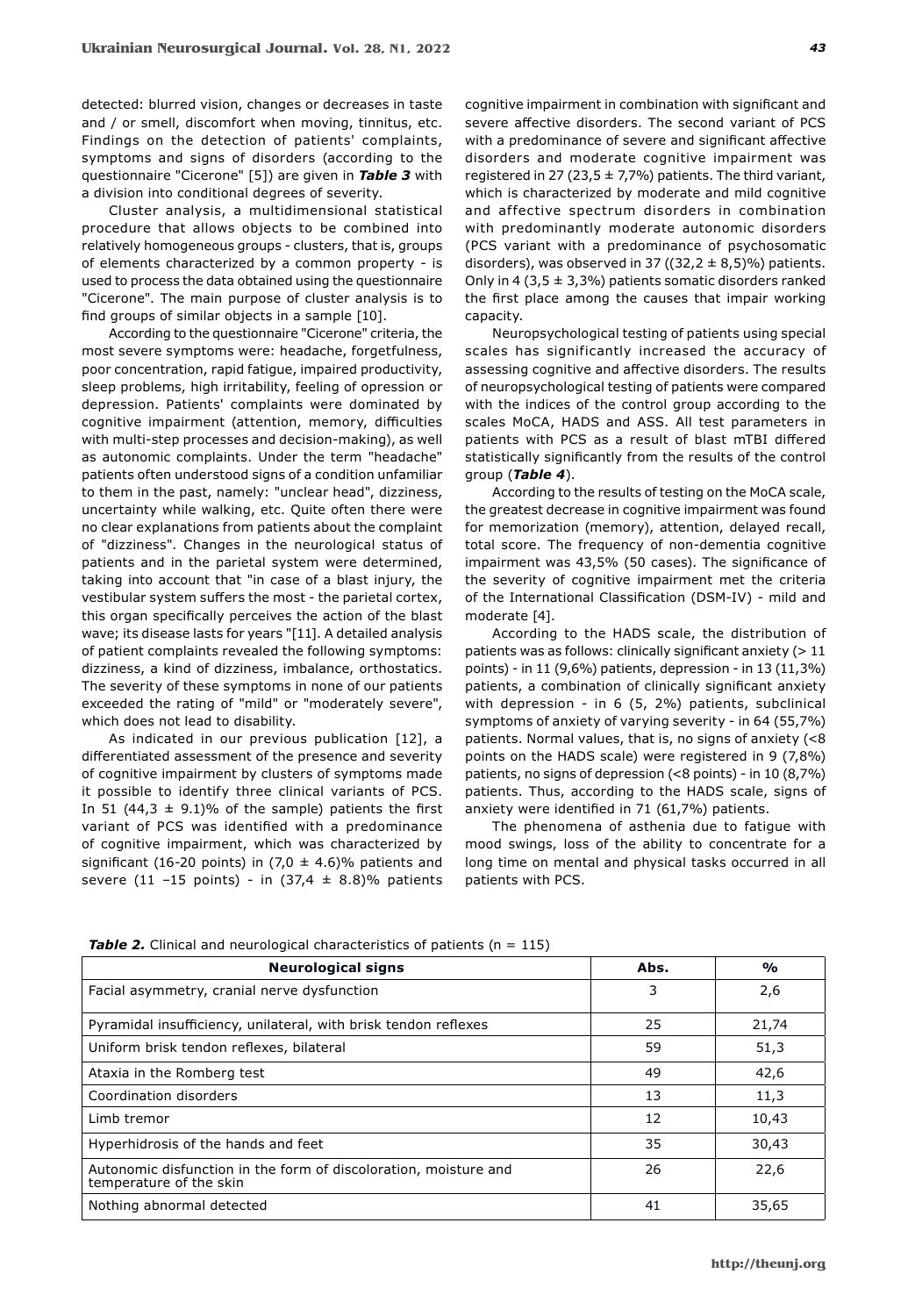Analysis of the study data using the binary logistic regression method allowed to identify factors with a significantly higher risk of developing cognitive impairment, namely: 1) patients' complaints of extreme fatigue (and other asthenic complaints) and headache (of a different nature, localization, severity, persuasiveness of description), 2) neurological signs in the form of elements of pyramidal insufficiency, brisk tendon reflexes, 3) the level of anxiety according to the HADS scale. They can be considered as predictors of cognitive deficit in patients with PCS as a result of blast mTBI **(Table 5)**.

According to the research conducted at Romodanov Neurosurgery Institute [12-14], in-depth neuropsychological study is a reliable tool along with the neurophysiological method of cognitive evoked potentials for objectification of PCS following blast mTBI.

### **Conclusions**

1. Comprehensive neurological and neuropsychological examination is an effective tool for diagnosing cognitive changes in postconcussion syndrome as a result of blast mild traumatic brain injury.

2. Objectification of these cognitive disorders after blast mild traumatic brain injury is possible in further research using neurophysiological and radiological methods.

|  |  |  | Table 3. Detection rate and severity of symptoms and signs in patients with postconcussion syndrome |
|--|--|--|-----------------------------------------------------------------------------------------------------|
|--|--|--|-----------------------------------------------------------------------------------------------------|

|        |                                                                   | <b>Detection rate</b> |                                                |      |                                                         |      |                                          |                |                               |  |
|--------|-------------------------------------------------------------------|-----------------------|------------------------------------------------|------|---------------------------------------------------------|------|------------------------------------------|----------------|-------------------------------|--|
| $N0$ * | Symptom, sign                                                     |                       | rarely, does not<br>affect working<br>capacity |      | frequently,<br>sometimes<br>impairs working<br>capacity |      | very frequent,<br>possible<br>disability |                | constantly,<br>unable to work |  |
|        |                                                                   | Abs.                  | $\frac{0}{0}$                                  | Abs. | $\%$                                                    | Abs. | $\frac{0}{0}$                            | Abs.           | $\%$                          |  |
| $1\,C$ | <b>Dizziness</b>                                                  | 43                    | 37,4                                           | 62   | 53,9                                                    | 9    | 7,8                                      | $\Omega$       | $\Omega$                      |  |
| 2C     | Loss of balance                                                   | 74                    | 64,3                                           | 21   | 18,3                                                    | 3    | 2,6                                      | $\mathbf{1}$   | 0,9                           |  |
| 3C     | Impaired motor coordination,<br>clumsiness                        | 72                    | 62,6                                           | 12   | 10,4                                                    | 10   | 8,7                                      | 1              | 0,9                           |  |
| 4      | Headaches                                                         | 27                    | 23,5                                           | 55   | 47,8                                                    | 22   | 19,1                                     | 10             | 8,7                           |  |
| 5 C    | Nausea                                                            | 75                    | 65,2                                           | 17   | 14,8                                                    | 3    | 2,6                                      | 1              | 0,9                           |  |
| 6 C    | Trouble seeing, blurred vision                                    | 66                    | 57,4                                           | 15   | 13,0                                                    | 10   | 8,7                                      | 5              | 4,3                           |  |
| 7      | High sensitivity to light                                         | 62                    | 53,9                                           | 12   | 10,4                                                    | 8    | 7,0                                      | $\overline{4}$ | 3,5                           |  |
| 8      | Hearing difficulty                                                | 41                    | 35,7                                           | 50   | 43,5                                                    | 11   | 9,6                                      | 9              | 7,8                           |  |
| 9      | High sensitivity to noise                                         | 73                    | 63,5                                           | 20   | 17,4                                                    | 8    | 7,0                                      | 7              | 6,1                           |  |
| 10     | Numbness or tingling in the<br>bodv                               | 62                    | 53,9                                           | 13   | 11,3                                                    | 7    | 6,1                                      | 6              | 5,2                           |  |
| 11     | Changes in taste or smell                                         | 31                    | 27,0                                           | 7    | 6,1                                                     | 6    | 5,2                                      | $\overline{2}$ | 1,7                           |  |
| 12     | Loss of appetite or its increase                                  | 39                    | 33,9                                           | 15   | 13,0                                                    | 4    | 3,5                                      | 6              | 5,2                           |  |
| 13 K   | Poor concentration                                                | 24                    | 20,9                                           | 64   | 55,7                                                    | 19   | 16,5                                     | 8              | 7,0                           |  |
| 14 K   | Forgetfulness, inability to<br>remember certain things            | 31                    | 27,0                                           | 55   | 47,8                                                    | 23   | 20,0                                     | 6              | 5,2                           |  |
| 15 K   | Difficulty making decisions                                       | 48                    | 41,7                                           | 55   | 47,8                                                    | 11   | 9,6                                      | 1              | 0,9                           |  |
| 16 K   | Slowing down thoughts,<br>inability to push the matter<br>through | 16                    | 13,9                                           | 58   | 50,4                                                    | 35   | 30,4                                     | 5              | 4,3                           |  |
| 17 K   | Exhaustion, decreased energy,<br>rapid fatigability               | 12                    | 10,4                                           | 50   | 43,5                                                    | 37   | 32,2                                     | 16             | 13,9                          |  |
| 18 A   | Feeling of anxiety, nervous and<br>psychic tension                | 21                    | 18,3                                           | 59   | 51,3                                                    | 29   | 25,2                                     | 6              | 5,2                           |  |
| 19 A   | Difficulty falling asleep, touble<br>sleeping                     | 6                     | 5,2                                            | 34   | 29,6                                                    | 44   | 38,3                                     | 31             | 27,0                          |  |
| 20 A   | Feeling depressed or distress                                     | 20                    | 17,4                                           | 58   | 50,4                                                    | 31   | 27,0                                     | 6              | 5,2                           |  |
| 21 A   | High irritability                                                 | 22                    | 19,1                                           | 62   | 53,9                                                    | 24   | 20,9                                     | 6              | 5,2                           |  |
| 22 A   | Feeling frustrated with little<br>things                          | 35                    | 30,4                                           | 62   | 53,9                                                    | 13   | 11,3                                     | 3              | 2,6                           |  |

Note: the most common disorders are highlighted; \* - questionnaire item (according to "Cicerone"), used to calculate scores by clusters: S - somatic disorders; C - cognitive disorders; A - affective disorders.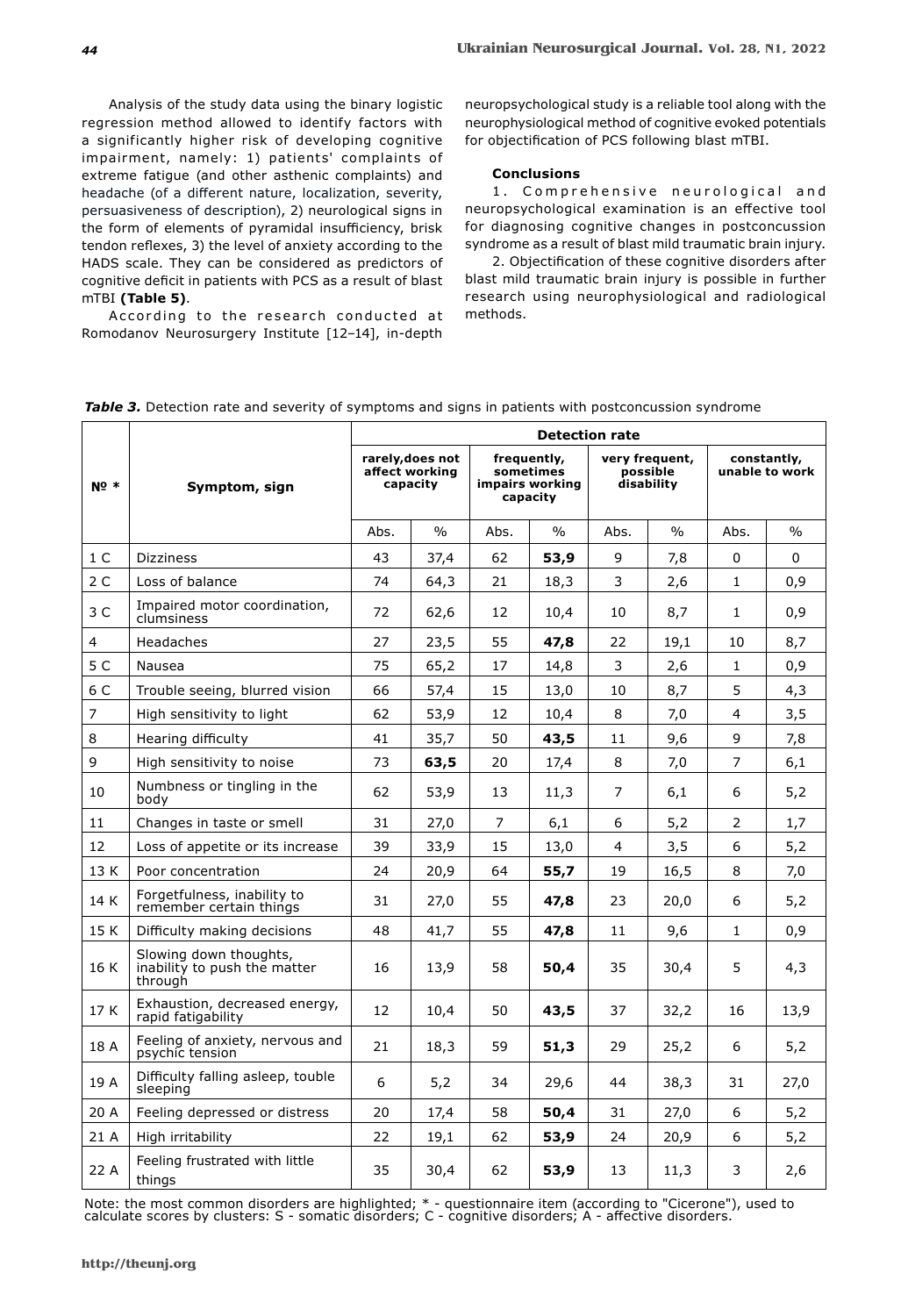| <b>Scale</b>  | Main group<br>$(n=115)$ |    |           | <b>Control group</b><br>$(n=30)$ | Comparison     |            |              |
|---------------|-------------------------|----|-----------|----------------------------------|----------------|------------|--------------|
|               | Range                   | Мe | IQR       | Range                            | Me             | <b>IQR</b> | U; p         |
| MoCA, score   | $13 - 30$               | 23 | $20 - 25$ | $23 - 30$                        | 29             | $27 - 29$  | 181,5; 0,001 |
| HADS A, score | $5 - 18$                | 11 | $9 - 12$  | $0 - 11$                         | 3              | $2 - 4$    | 136,5; 0,001 |
| HADS D, score | $4 - 16$                | 9  | $7 - 11$  | $0 - 6$                          | $\overline{2}$ | $1 - 3$    | 39,0; 0,001  |
| ASS, score    | $42 - 112$              | 68 | $60 - 77$ | $31 - 44$                        | 33             | $32 - 34$  | 4,5;0,001    |

### *Table 4.* Results of neuropsychological testing on scales

Note: HADS A – anxiety subscale; HADS D – depression subscale; Range – range from minimum to maximum value; Me – median; IQR – interquartile range (50% of the values in the sample are between these numbers); U – Mann-Whitney test; р – statistical significance.

|  |                                                                     |  |  | <b>Table 5.</b> Results of regression analysis (*) of data of military personnel with mild traumatic brain injury as a |  |
|--|---------------------------------------------------------------------|--|--|------------------------------------------------------------------------------------------------------------------------|--|
|  | result of mine-blast trauma in the presence of cognitive impairment |  |  |                                                                                                                        |  |

| <b>Indicator</b>                                                                            | Odds ratio | 95% confidence interval |      | р     |
|---------------------------------------------------------------------------------------------|------------|-------------------------|------|-------|
|                                                                                             |            | <b>LL</b>               | UL   |       |
| Age                                                                                         | 1,01       | 0,98                    | 1,05 | 0,490 |
| Headache and fatigue (complaints inherent in<br>psychoasthenic syndrome)                    | 2,52       | 1,9                     | 3.05 | 0,020 |
| <b>Dizziness</b>                                                                            | 1,00       | 0,93                    | 1,07 | 0,928 |
| Hearing loss                                                                                | 1,55       | 0,65                    | 3,72 | 0,324 |
| Autonomic disfunction in the form of discoloration.<br>moisture and temperature of the skin | 0,55       | 0,14                    | 2,16 | 0.389 |
| Facial asymmetry, cranial nerve dysfunction                                                 | 1,80       | 0,73                    | 4,44 | 0,200 |
| Pyramidal insufficiency, unilateral, with brisk tendon<br>réflexes                          | 1,68       | 1,29                    | 1,63 | 0,392 |
| Brisk tendon reflexes bilateral                                                             | 2,6        | 1,24                    | 2,82 | 0,017 |
| Ataxia in the Romberg test                                                                  | 1,01       | 0,99                    | 1,02 | 0,428 |
| Coordination disorders                                                                      | 1,44       | 0,67                    | 3,09 | 0,345 |
| Limb tremor                                                                                 | 1,02       | 0,87                    | 1,19 | 0,856 |
| Hyperhidrosis of the hands and feet                                                         | 1,90       | 1,896                   | 0,41 | 0,411 |
| Anxiety level on the HADS scale >8-10 points                                                | 1,8        | 1,59                    | 2,2  | 0,040 |
| Depression level on the HADS scale >8-10 points                                             | 1,03       | 0,99                    | 1,07 | 0,137 |

Note: \* – binary logistic regression (univariate analysis); LL – lower limit; UL – upper limit; р – statistical estimated value.

**Information disclosure**

*Conflict of interest*

The authors declare no conflict of interest.

*Ethical approval*

All procedures performed in studies involving human participants were in accordance with the ethical standards of the institutional and national research committee and with the 1964 Helsinki declaration and its later amendments or comparable ethical standards.

# *Informed consent*

The written informed consent was obtained from each patient.

# *Funding*

The research was conducted without sponsorship.

#### **References**

- 1. Kobeissy F, Mondello S, Tümer N, Toklu HZ, Whidden MA, Kirichenko N, Zhang Z, Prima V, Yassin W, Anagli J, Chandra N, Svetlov S, Wang KK. Assessing neuro-systemic & behavioral components in the pathophysiology of blastrelated brain injury. Front Neurol. 2013 Nov 21;4:186. doi: 10.3389/fneur.2013.00186
- 2. Owens BD, Kragh JF Jr, Wenke JC, Macaitis J, Wade CE, Holcomb JB. Combat wounds in operation Iraqi Freedom and operation Enduring Freedom. J Trauma. 2008 Feb;64(2):295-9. doi: 10.1097/TA.0b013e318163b875
- 3. Phipps H, Mondello S, Wilson A, Dittmer T, Rohde NN,